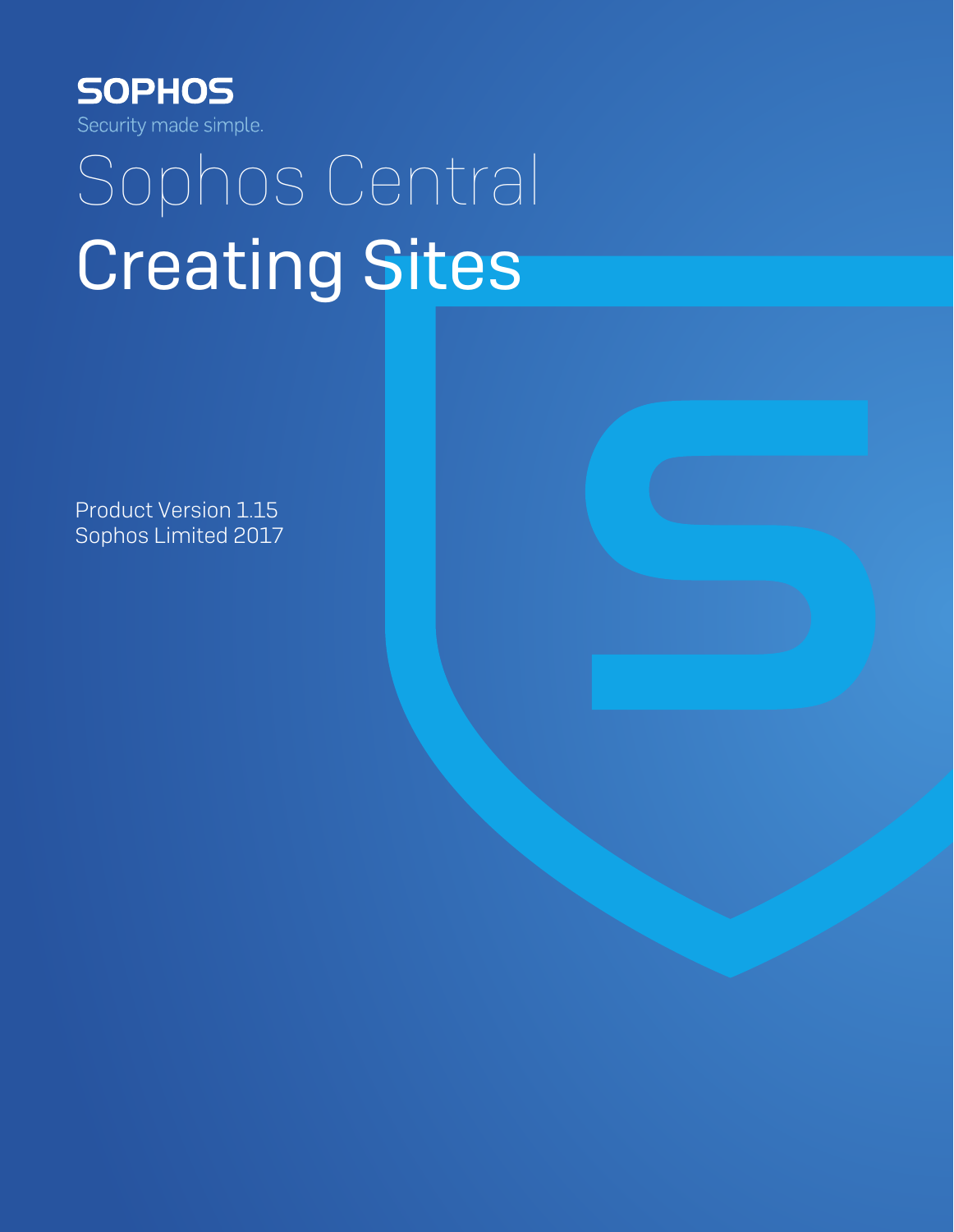# Contents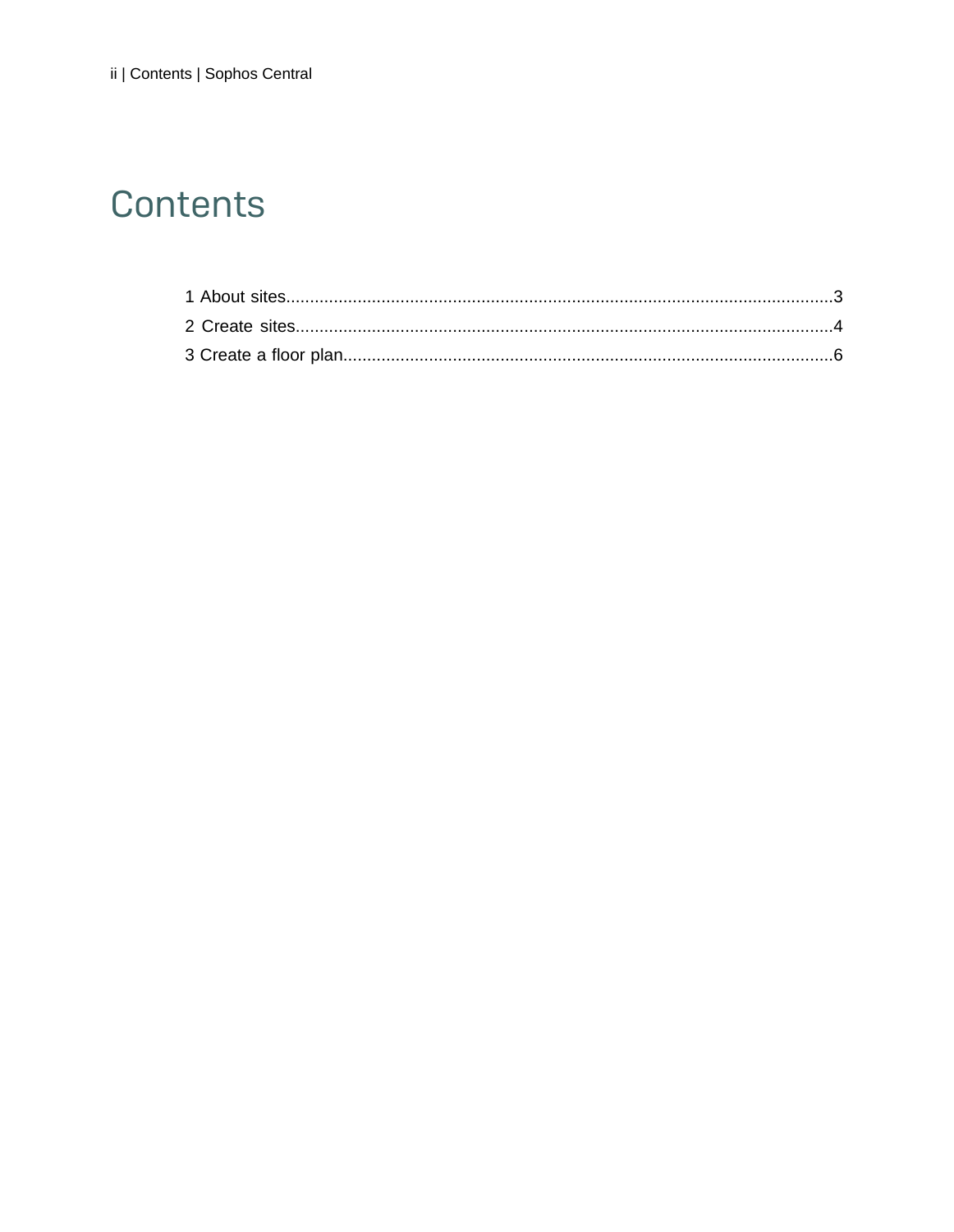# <span id="page-2-0"></span>1 About sites

The Wireless Sites feature is a strong feature which helps you associate your access points with specific (real) locations and easily manage them. Additionally, you can create multiple floor plans for sites to see where the best places are to mount access points or to have an overview where access points are installed.

## Neighborhood SSIDs

The neighborhood SSIDs tab shows every network within the range of the access points of the selected site. This includes also networks which are not provided by Sophos Central. Each neighborhood SSID is classified:

| Sanctioned               | AP that belongs to your network.                                                                          |
|--------------------------|-----------------------------------------------------------------------------------------------------------|
| Unsanctioned             | AP that does not belong to your network.                                                                  |
| Rogue                    | Unsanctioned AP that is connected to your secured<br>wired network.                                       |
| SSID Impersonate         | AP that spoofs the network name of an access point<br>that belongs to you.                                |
| <b>BSSID Impersonate</b> | AP that spoofs the hardware address of an access<br>point that belongs to you.                            |
| Fvil Twin                | AP that spoofs the network name and the hardware<br>address of the access point that belongs to you.      |
| Advanced AP Impersonate  | AP that spoofs the network name and unique<br>protection code of the access point that belongs to<br>you. |

Every access point scans for neighborhood SSIDs once during the booting process. For example, when you reboot an access point or install a new firmware update. If you activate dynamic background channel selection, access points scan for neighborhood SSIDs on a regular basis.

**Note:** To show neighborhood SSIDs, you must switch on **Rogue AP Detection**.

## Floor plans

Use floor plans to set detailed locations for access points. Upload a floor plan as an image file (PDF, PNG, JPEG, BMP, GIF or WBMP) and position the APs.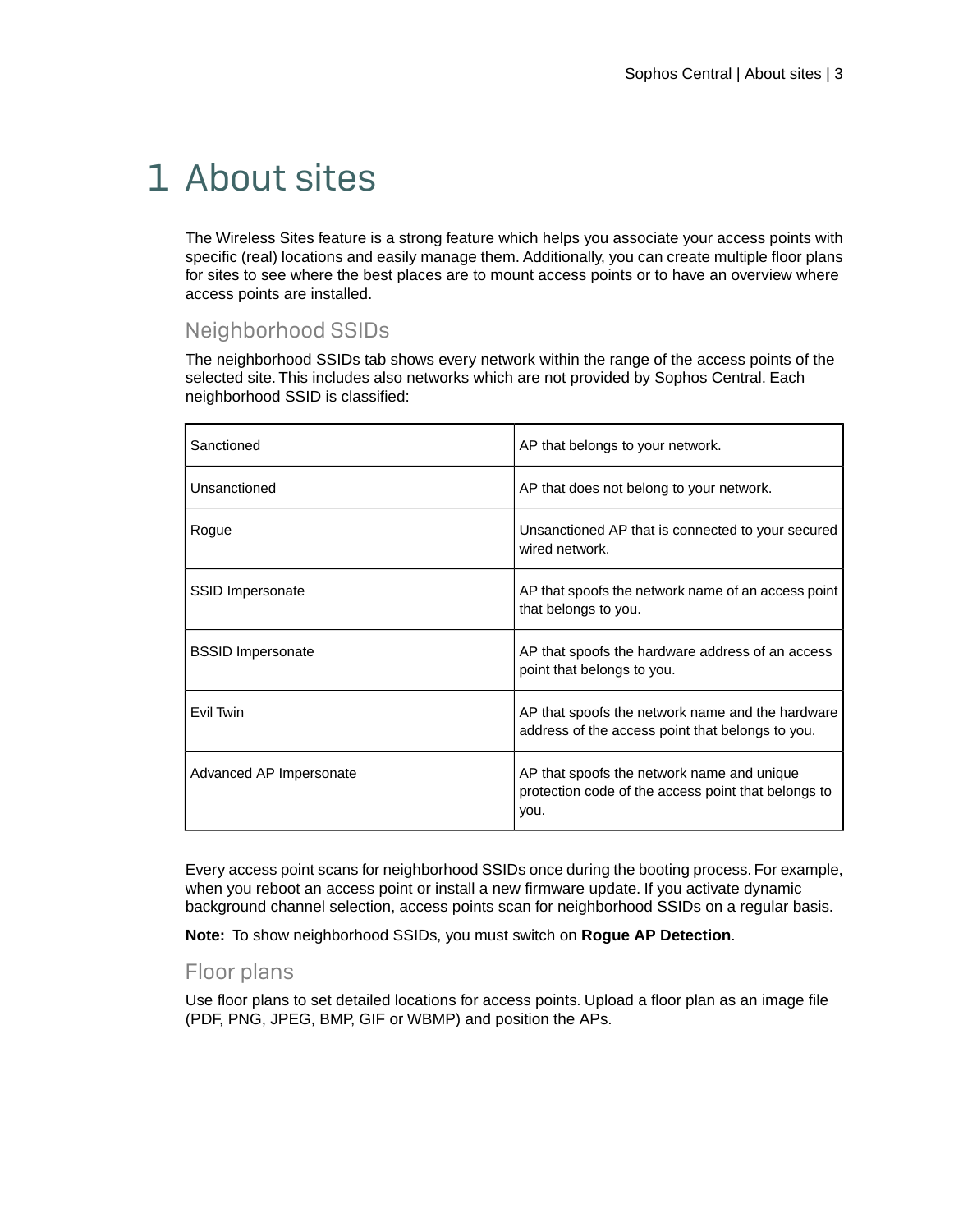# <span id="page-3-0"></span>2 Create sites

## Before you begin

We recommend you registering access points before creating sites.

## About this task

Organize your sites on Google Maps and group the access points to the sites.

### Procedure

- 1. Go to **Sites** and click **Create**.
- 2. Enter the name of your company or search for the road.

| Wildparkstadion <b>@</b><br><b>OSTSTADT</b><br>Sophos<br>WESTSTADT<br>Karlsruhe<br>Sophos GmbH Gustav-Stresemann-Ring,<br>entrum für<br>nd Medien<br>10<br>20ologischer Stadtga<br>Sophos GmbH Amalenbadstraße, Karlsruh<br>Q<br>Google<br>Kartendaten Nutzungsbedingungen<br>Q<br>Sophos Akademie - Organisationsbera<br>Sophos Inc Van de Graaff Drive, Burlington,<br>Q<br>No Access Points selected.<br>Sophos Abingdon, Vereinigtes Königreich<br>powered by Google<br><b>ACCESS POINT</b><br><b>AP55</b> | Create or update a site | ×              |
|----------------------------------------------------------------------------------------------------------------------------------------------------------------------------------------------------------------------------------------------------------------------------------------------------------------------------------------------------------------------------------------------------------------------------------------------------------------------------------------------------------------|-------------------------|----------------|
|                                                                                                                                                                                                                                                                                                                                                                                                                                                                                                                | Site location*          |                |
|                                                                                                                                                                                                                                                                                                                                                                                                                                                                                                                |                         |                |
|                                                                                                                                                                                                                                                                                                                                                                                                                                                                                                                |                         |                |
|                                                                                                                                                                                                                                                                                                                                                                                                                                                                                                                |                         |                |
|                                                                                                                                                                                                                                                                                                                                                                                                                                                                                                                |                         | Save<br>Cancel |

3. Select the access points which are located at this site.

**Note:** An AP can be added to one site only.

4. Save your settings.

#### Results

The site appears in the list next to the map.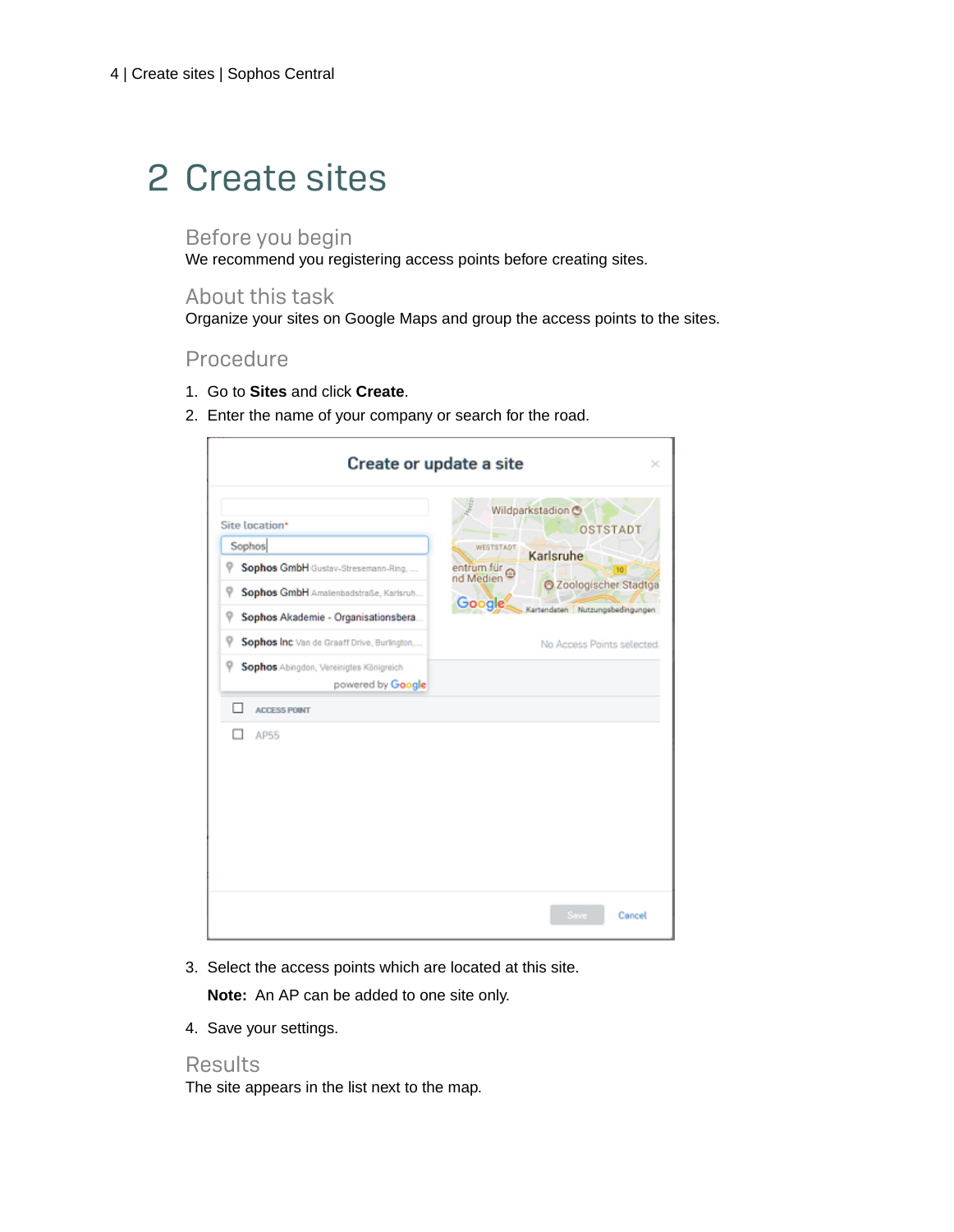What to do next

You can now create floor plans for the site.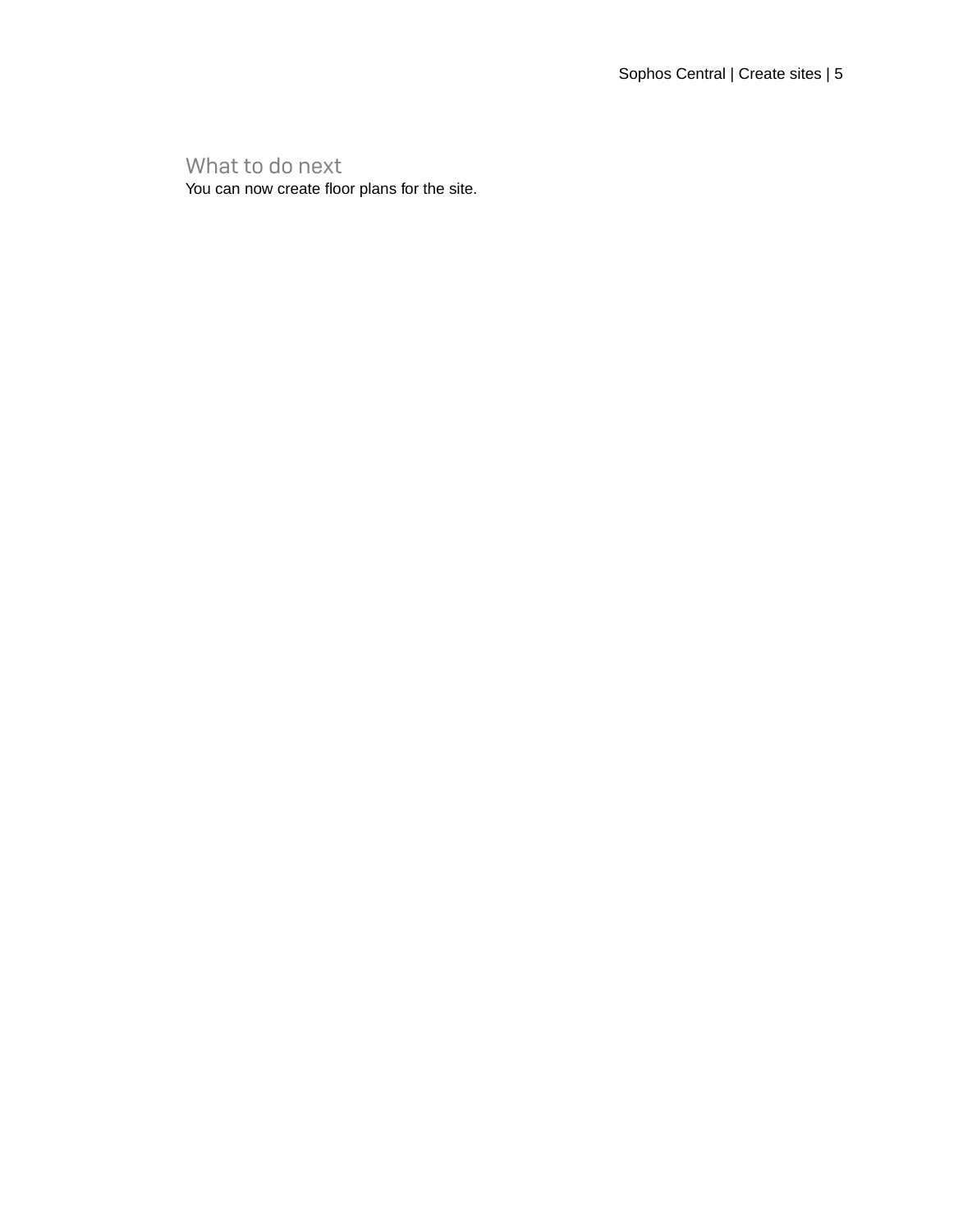# <span id="page-5-0"></span>3 Create a floor plan

#### Before you begin

You have to have a site created before you are able to create a floor plan.

#### Procedure

- 1. Go to **Sites** and click on a site.
- 2. Click on **Create a floor**.
- 3. Add a floor plan.

**Note:** The floor plan must be an image file (PDF, PNG, JPEG, BMP, GIF or WBMP).

- 4. Upload the floor plan to Sophos Central.
- 5. Crop the image or proceed without changes.



6. Assign the dimensions.

Measured dimensions are required to correctly show the network range of access points.

7. Drag and drop an access point from the **available** tab and place it on the floor plan. You can delete access points from the floor plan on the **placed** tab.